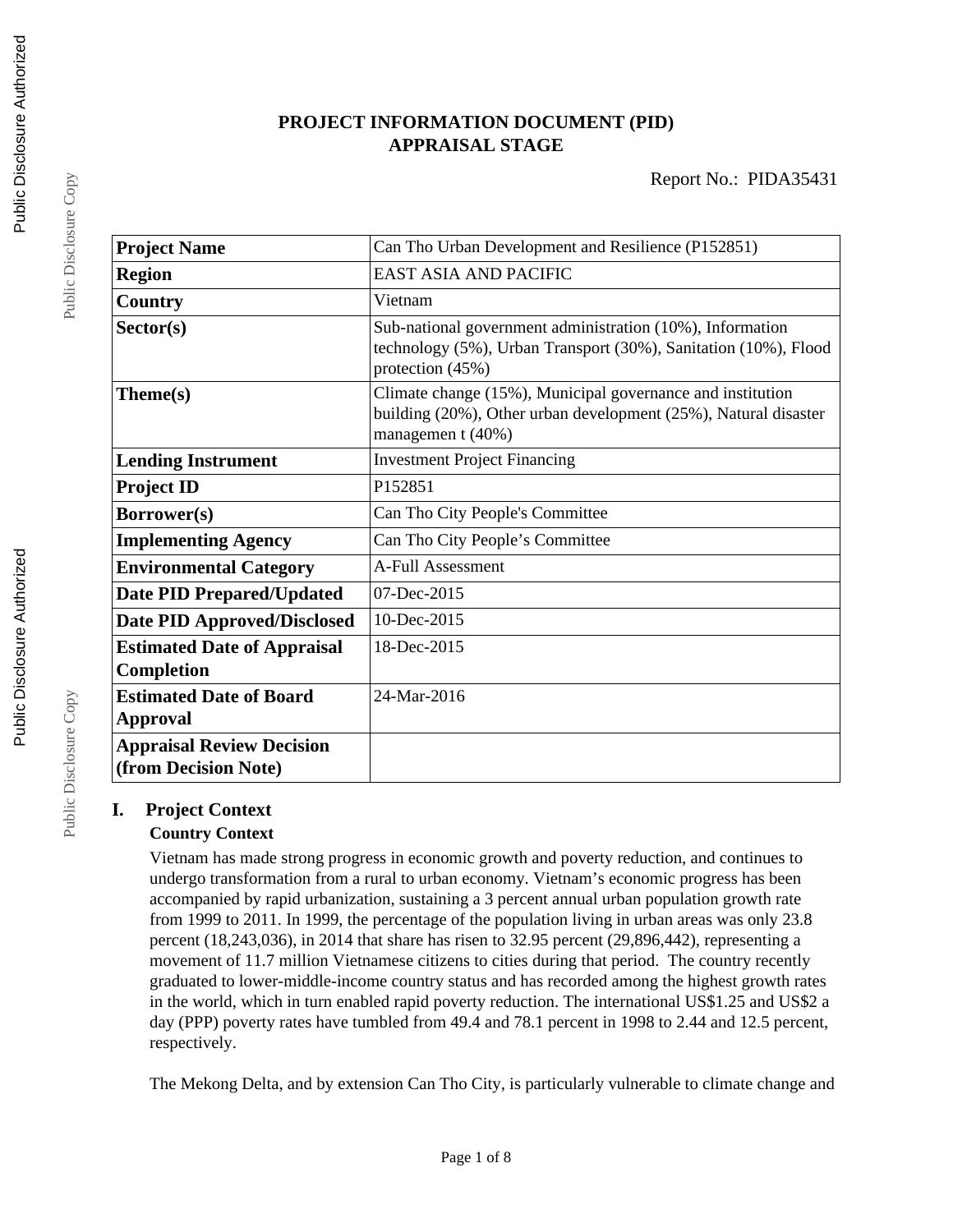hydro-metrological disasters, particularly flooding. Flooding has significantly impacted the socioeconomic development of the city and the entire Mekong Delta as a whole. Each year, about half of the Delta is flooded by overflow of 1 m to 3 m in depth. As one of the 13 Mekong Delta provinces, and being located along the Bassac River (Hau River), Can Tho City shares the hazards of the larger Mekong Delta. The City is susceptible to flooding caused by Mekong alluvial overflow, high tides, and extreme rainfall events. Seasonal flooding typically impacts 30 percent of the city area, but has recently increased to 50 percent. Close to 95 percent of the total land area is less than 1 m above mean sea level, except for the built-up urban area located along the bank of the Hau River, which is about 2 m above mean sea level.

Medium-size cities undergoing rapid urbanization, such as Can Tho City, will have implications on economic growth and poverty reduction goals in Vietnam. Can Tho has a population of approximately 1.25 million, and an urban annual growth rate of 5 percent between 2005 and 2012. As the 4th most populated city in Vietnam and the largest city in the Mekong Delta, it is an engine of economic growth for the region. The City is an emerging hub for high-tech agro-industrial production and aquaculture, food processing, and export. As a major actor in the region, Can Tho has a strategic role in promoting food security in the Delta, and concentration of industries, educational institutions, and health facilities. Although the City is growing dynamically, it faces multiple threats to sustainable development that are primarily caused by seasonal flooding, sealevel rise, land subsidence and rapid urbanization.

#### **Sectoral and institutional Context**

#### Sectoral Context

The Mekong Delta is a complex natural system that is home to significant human development and is particularly exposed to disaster and climate risk. The Mekong Delta is an agricultural center for Vietnam. Climate change and human development, manifested through sea level rise and land subsidence, have created an existential challenge to the region. Meanwhile, the negative consequences of development (groundwater extraction, development of heavy infrastructure and construction of a ring dykes across the Mekong Delta) are exacerbating the already significant flooding challenges faced by the region. In combination with the effects of climate change, this has resulted in increasing disaster risk today and greater risk in the future through more frequent and severe flooding, drought, and storms as well as increasing natural challenges such as subsidence and salinity.

Can Tho, the economic center of the Mekong, suffers significant regularly occurring flood losses. Recent flooding in Can Tho has affected an average of 2,000 ha (about 69 percent of the total core urban area) and more than 200,000 people each year. In addition to the serious damages to assets, flooding also interrupts economic activities in these core urban areas. According to the City's analysis, urban flooding caused direct economic damages of more than US\$300 million in the last 5 years. A recent study by the International Institute for Environment and Development estimates total (direct and indirect) annual economic losses due to flooding at US\$642 per household, which represents 11 percent of each household's annual income. City-wide, this could represent some US \$130–190 million in damages and losses per year due to flooding. Yet the city does not have a strategy or specific instruments to manage these costs efficiently and to reduce the negative development impact from flooding.

A number of factors contribute to flooding in Can Tho, including heavy rainfall, tidal increase, poor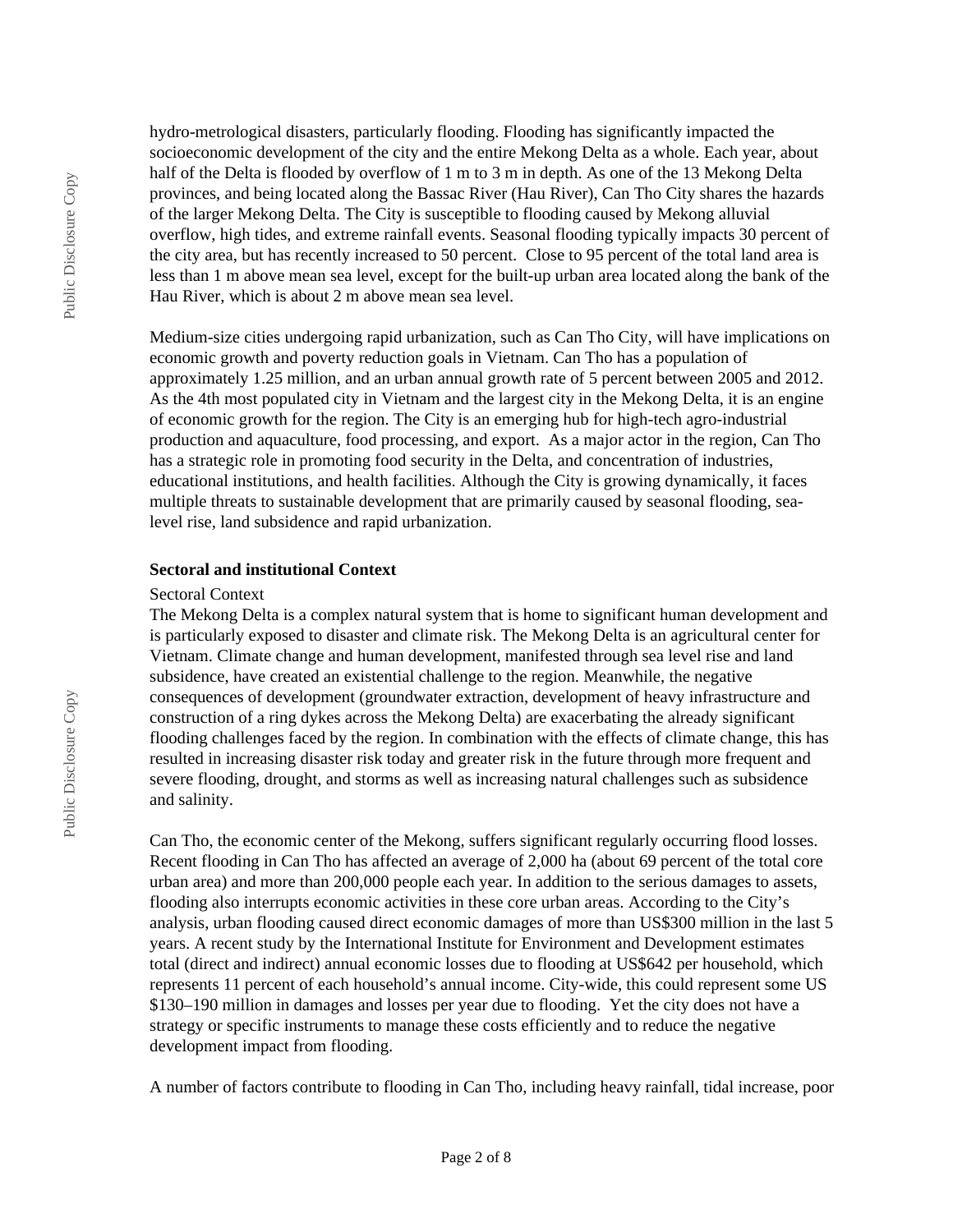drainage in built-up urban areas, and land subsidence. The core urban area is affected by high tides and heavy rains during flood season, with only about 10 percent of attributed to river flooding. Recent analyses show that the maximum water level in Can Tho has continuously increased over the last 15 years even though the water level upstream did not change. The increased water level in the city is caused by stronger influence of tides due to morphology changes of the Hau River and probable land subsidence. In addition, sewer systems in the city are generally old and of insufficient capacity to deal with high rainfall events, while many parts of the city do not yet have drainage systems. Rapid and uncontrolled urbanization has resulted in encroachment on many natural canals, significantly reducing water drainage capacity of the city drainage system. As a result, urban flooding from rainfall events and high tides is a regular occurrence. Projected climate change impacts are expected to worsen this situation.

To support the government in increasing the resilience of the Mekong Delta region, the Bank is working to develop two separate, but mutually reinforcing investments. The first investment analyzes the Mekong Delta system as a whole and will propose interventions to address the complex balances for competing resources to strengthen integrated climate resilient management and development (P153544). It will support structural and non-structural measures to strengthen, more broadly, regional and provincial-level planning capacity for sustainable Delta-wide development. The second investment—this Can Tho Urban Development and Resilience Project will invest in supporting Can Tho City, as a socioeconomic development hub and the largest city in the Mekong Delta region, to become more climate resilient and promote sustainable urbanization and transport corridors. This project will align with both the Delta-wide development approach and the flood risk management plans for Can Tho City, which prioritize protecting the core urban area of the city as a necessary immediate action.

The proposed project is part of the World Bank's long-term engagement on the topics of urban development, disaster risk management, and climate change in Can Tho over the last decade. This includes lending operations such as the Vietnam Urban Upgrading Program (VUUP1) (approved in 2004 with additional financing in 2009; US\$50.7 million for Can Tho) and its successor the Mekong Delta Region Urban Upgrading Project (VUUP2) (approved 2012; US\$69.9 million for Can Tho) as well as numerous studies and technical assistance initiatives. The project leverages non-structural infrastructure measures within areas of resilience planning (Local Resilience Action Plan, 2013; City Strength Diagnostic, 2014), climate adaptation (TA for Can Tho City Steering Committee on Climate Change, 2009) and disaster risk management with a focus on flooding (Integrated Flood Risk Management Plan for Can Tho, 2013).

Analytical activities and physical investments are financed by a wide range of other donors in Can Tho City and the Mekong Delta. To promote coordination the Bank hosts a "Mekong Delta Roundtable" to help bring together activities undertaken by other partners (e.g., AusAID, ADB, GIZ, IUCN, IFAD, AFD, etc.) in the Mekong Delta Region. In addition, the Dutch recently completed the Mekong Delta Plan, which suggest a broad range of interventions to increase resilience and productivity, and wide range of donors are supporting various interventions. With regards to Can Tho, AFD is proposing a  $E$ 5 million river flood protection system in the downstream of Can Tho River. The German development agencies GIZ and KfW are supporting a wastewater treatment plant in Ninh Kieu district.

Much progress has been made to date on improving urban infrastructure. The Bank's engagement over the past decade has included a bundle of Bank financed activities that has resulted in (a)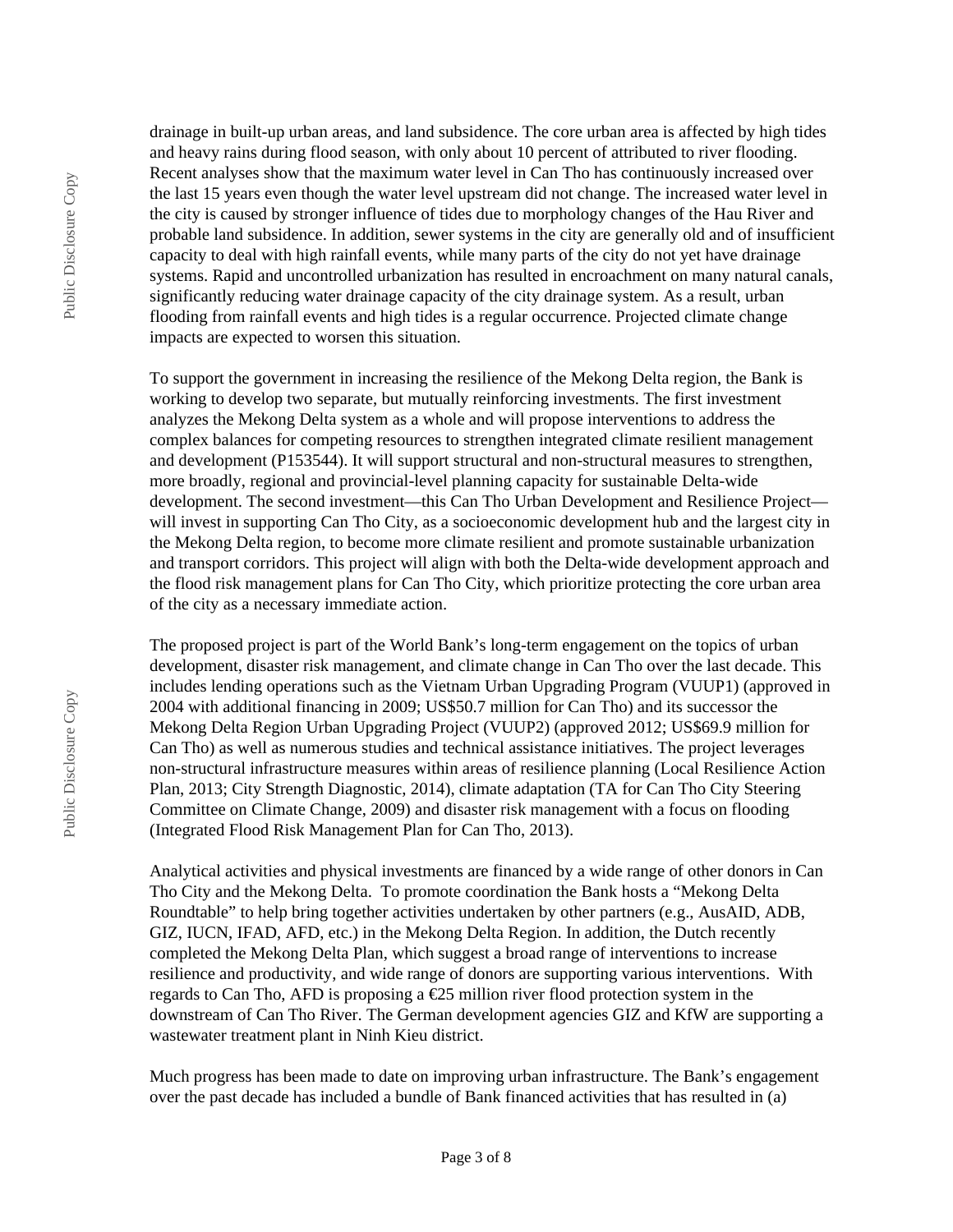constructed or rehabilitated over 50 km of primary, secondary, and tertiary drainage; (b) dredged and upgraded over 8 km of canals; (c) extended water supply to 13,500 households; (d) provided sewer connections to 84,000 households, and; (e) connected 7,000 households to the power grid. When completed in 2017, the two urban upgrading operations will have addressed most of the large low-income areas (LIA) in the urban core.

The project also builds on and complements the Bank's engagements at the national level towards building financial resilience against disaster and climate risks and improving social safety nets. A US\$1.5 million SECO financed technical assistance supports the government in managing the fiscal cost of disasters without negatively affecting development spending and growth. This project complements work at the national level through bottom up building the demand for the solutions the national government is developing. In parallel, this project builds on the Bank's engagement in supporting the consolidation of social safety net systems through the US\$60 million Social Assistance System Strengthening Project that aims to improve the government's social assistance system by developing innovations in management and service delivery nationwide, and by piloting these innovations in the four project provinces.

#### Institutional Context

A number of government agencies are involved in flood risk management and urban development, often with overlapping mandates and authorities. There are two entities with a mandate to coordinate and mainstream flood management in Can Tho—the Climate Change Coordination Office (CCCO) and the City Committee for Flood and Storm Control (CCFSC)—and there are four departments involved in the design, operation, and maintenance of the drainage and flood control systems. Specifically, the Department of Transport (DOT) manages the piped drainage system and part of the open canal system in the city. The Department of Agriculture and Rural Development (DARD), under which the CCFSC is located, manages open canals with an agricultural drainage purpose as well as the flood control system, including embankments and tidal gates. The Department of Natural Resources and Environment (DONRE) is responsible for water resource management. Finally, the Department of Construction (DOC) is responsible for issuing building codes for drainage systems, but does not manage or operate them. There is a need to consider these structures as part of one flood management system with one consolidated operations and maintenance procedure.

# **II. Proposed Development Objectives**

The proposed Project Development Objective is to reduce flood risk, improve connectivity between the city center and the new low risk urban growth areas, and enhance the capacity of city authorities to manage disaster risk in Can Tho City.

Approximately 65 percent of the outcome is to reduce flood risk, while 25 percent is focused on improving connectivity to lower risk parts of the City and 10 percent aims to increase the capacity manage disaster risk in the City. The core urban area is defined as the Ninh Kieu and Binh Thuy districts.

# **III. Project Description**

#### **Component Name**

Flood risk management and environmental sanitation

#### **Comments (optional)**

The objective of this component is to reduce flood related risks in the urban core of Can Tho. This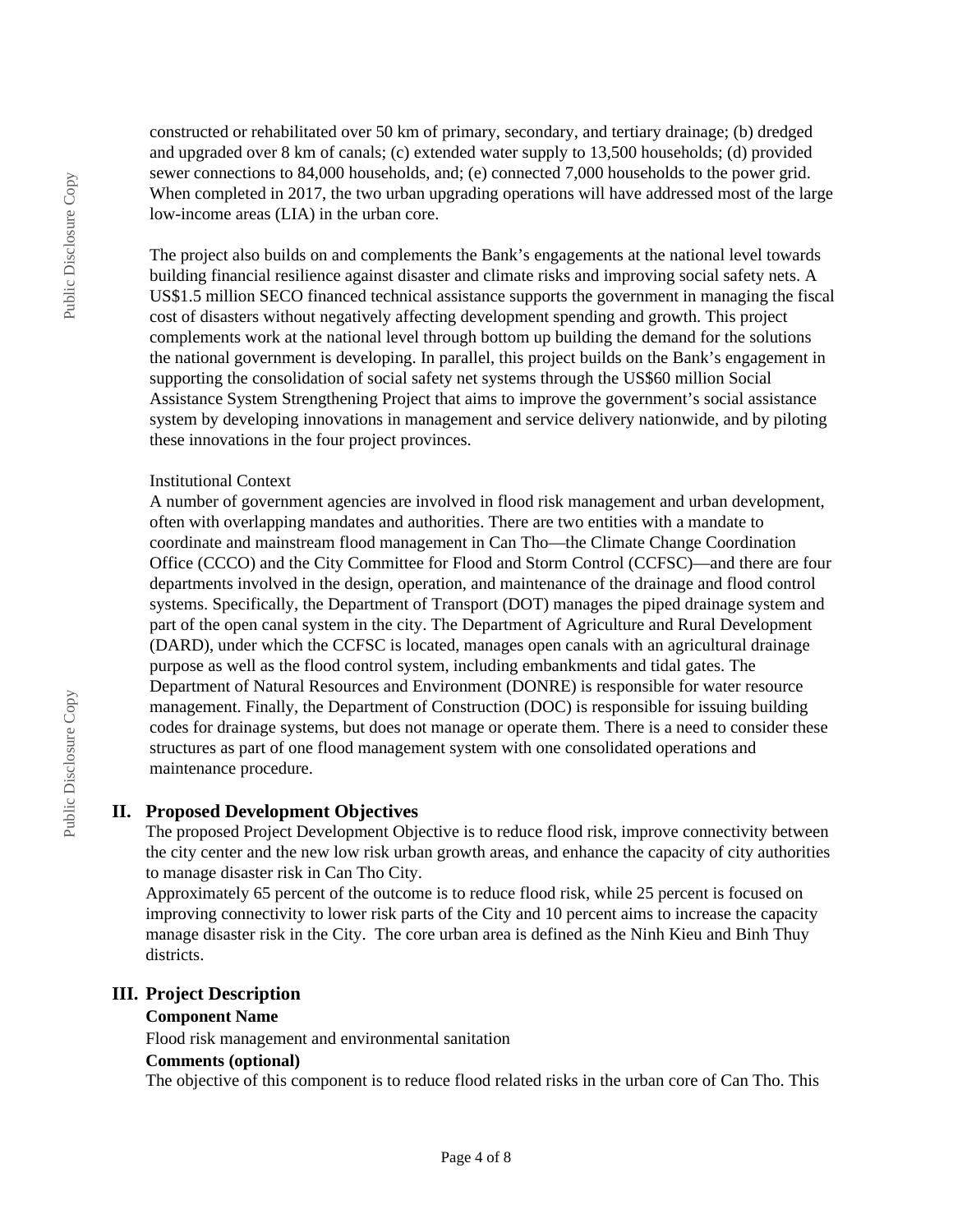component consists of a balance between structural and non-structural measures to help the city manage urban flood risk. The structural measures are a combination of "low-regret" engineering solutions, including surrounding embankment, tidal gates/valves and improved rainwater storage and drainage system.

#### **Component Name**

#### Urban corridor development

#### **Comments (optional)**

The objective of the transport investments is to increase regional connectivity and encourage new urban development in the less flood prone area of Cai Rang. The investments in transport infrastructure will connect vertical axes of the city, facilitating connectivity between new and existing populated area in the city center, improving connectivity between inter-regional urban areas and promoting public transport scheme of Can Tho city. Three road links will be financed, including: i) the Quang Trung bridge crossing the Can Tho River; ii) the Tran Hoang Na Road, including NH1 side roads from Tran Hoang Na to IC3 intersection; iii) the Cach Mang Thang Tam to PR 918/Bui Huu Nghia road. The last of these road links will serve the dual purpose of providing flood protection for the urban core.

#### **Component Name**

Spatial planning platform and financial and social protection instruments

#### **Comments (optional)**

The objective of this intervention is to build management systems to improve spatial planning, data and information management and public financial management, in order to improve development planning in a climate and risk informed manner, to strengthen financialresilience and to augment social protection. A conceptual framework focused on systems development for urban management including spatial planning technology, and flood risk management measures to complement the physical flood risk management investments and the establishment of a public transport management system to complement the transport link investments.

# **IV. Financing** *(in USD Million)*

| Total Project Cost:                                   | 312.00 | Total Bank Financing: 250.00 |        |  |
|-------------------------------------------------------|--------|------------------------------|--------|--|
| Financing Gap:                                        | 0.00   |                              |        |  |
| <b>For Loans/Credits/Others</b>                       |        |                              | Amount |  |
| <b>BORROWER/RECIPIENT</b>                             |        |                              | 62.00  |  |
| International Bank for Reconstruction and Development |        |                              | 125.00 |  |
| International Development Association (IDA)           |        |                              | 125.00 |  |
| Total                                                 |        |                              | 312.00 |  |

# **V. Implementation**

Institutional and Implementation Arrangements

The Project Management Unit (PMU) of the Mekong Delta Region Urban Upgrading Project (VUUP 2) will lead the preparation and implementation of the proposed project. VUUP 1 closed December 31, 2014, and select experiences staff from that PMU have been integrated into the VUUP 2 PMU. A review capacity assessment of the PMU rated as Moderately Satisfactory for all main indicators including procurement and FM. The PMU is now have 47 staff and will be strengthened to 55–60 staff. Since VUUP 1 and 2 focused on third-level canal dredging and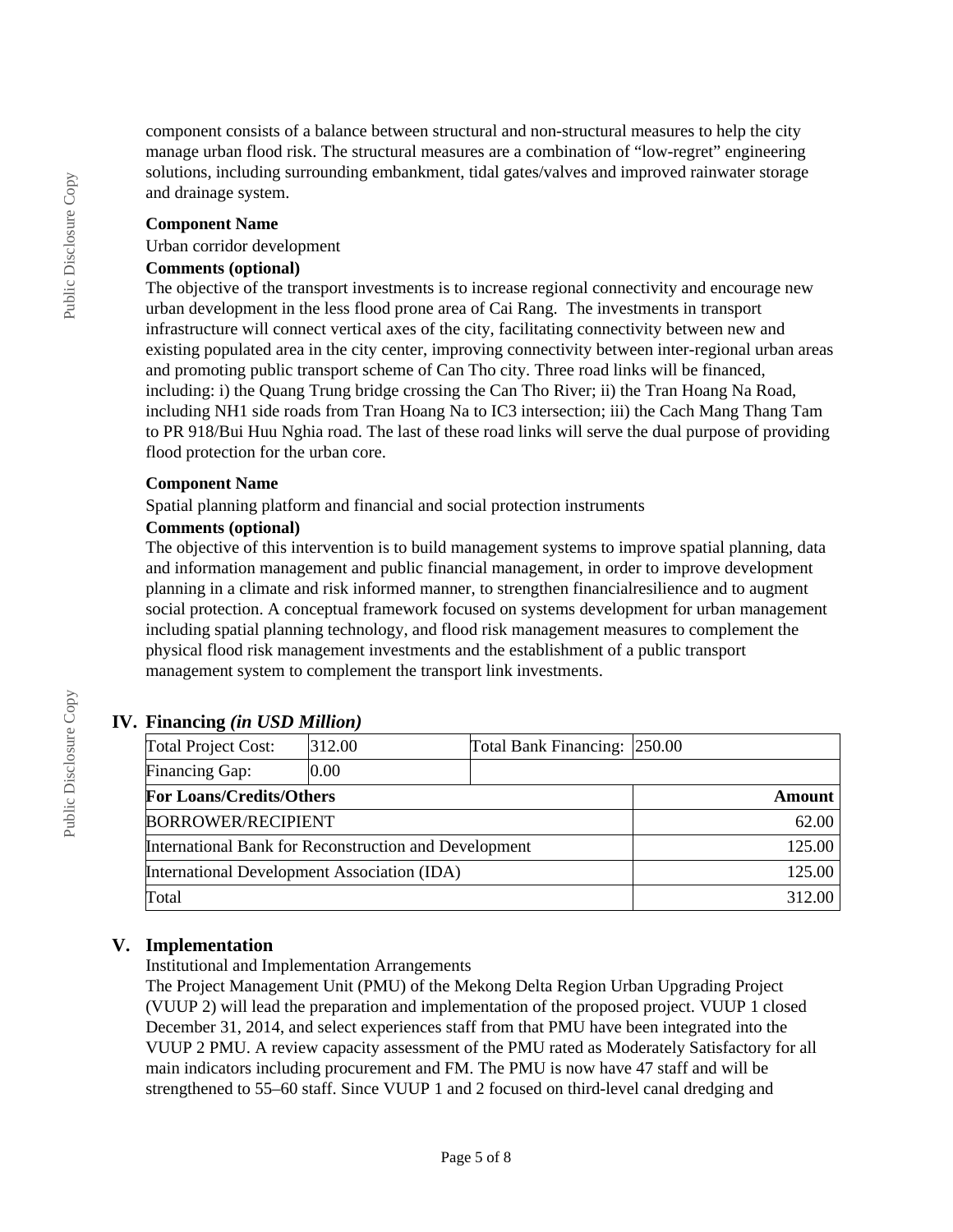drainage/wastewater network upgrading, the capacity within PMU will need to be strengthened to manage the complex flood risk management and sanitation improvement aspects proposed. The PMU will recruit staff specialized in disaster risk management and water and sanitation engineering, to be available for the preparation of investment bidding documents and for the supervision of the preparation of safeguard instruments.

A Project Steering Committee, chaired by the Vice Chairwoman of Can Tho, was established to provide strategic direction and oversight for the preparation of the project. The committee includes representation from all related departments of the city. Given its mandate to help facilitate coordination, a representative from the Climate Change Coordination Office will be added to the committee. Its members are leaders from the city's departments such as Planning and Investment, Finance, Construction, Transport, Agriculture and Rural Development, Environment and Natural Resources and districts' people committee. After the Loan Agreement is approved and the loan is provided, the government will decentralize the loan for CPC to use. CPC will provide counterpart fund for the project, ensure that agencies are complying with obligations as stipulated in the Loan Agreement.

#### Results Monitoring and Evaluation

The city will prepare an annual progress report, in accordance with the format outlined in the Operations Manual. The progress reports will cover (a) physical and financial progress achieved against agreed indicators; (b) issues and problem areas, including remedial actions; and (c) work programs and cost estimates for the coming year, including revised estimates for the former period. An independent M&E consultancy will report to the city and will be responsible for overall monitoring and supervision of the implementation and impact of various components. They will also supervise implementation of the overall environment and social safeguards and resettlement process, review and monitor for each subprojects the specific social and environmental management plans and supervision of their implementation. M&E would be carried out using latest technology, such as satellite imagery and GIS systems, where necessary. The M&E reports will be gender disaggregated.

#### Sustainability

Physical Sustainability. Five options for physical investments were considered for this project to protect the urban core of the City and the top selection was considered based on a detailed hydraulic and exposure model. The selection criteria was focused on the highest economic rate of return and the lowest negative impacts, using a low regrets approach to climate change. Infrastructure investments are designed to be more resilient to physical conditions than they are at the present time, which will assure improved physical sustainability of the infrastructure. Using international best practices for engineering designs, construction supervision, and technical audits, quality of work for flood control, bridge expansion, slope stabilization, and school safety investments will be assured. In addition, the design will account for demographic, topographic, hydrologic, and land use/cover changes.

Financial Sustainability. The physical investments being made will reduce the annual contingent liability posed by disasters, and therefore reduce the fiscal burden on government accounts. In addition, the proposed project will build capacity within the government to reduce their contingent disaster liability by improving the design and quality of public and private new construction that will be more resilient to adverse events. A fiscal analysis was completed to ensure that sufficient counterpart funds will be available for resettlement and to verify that the City has the capacity to repay the debt incurred. It was found the City has adequate resources.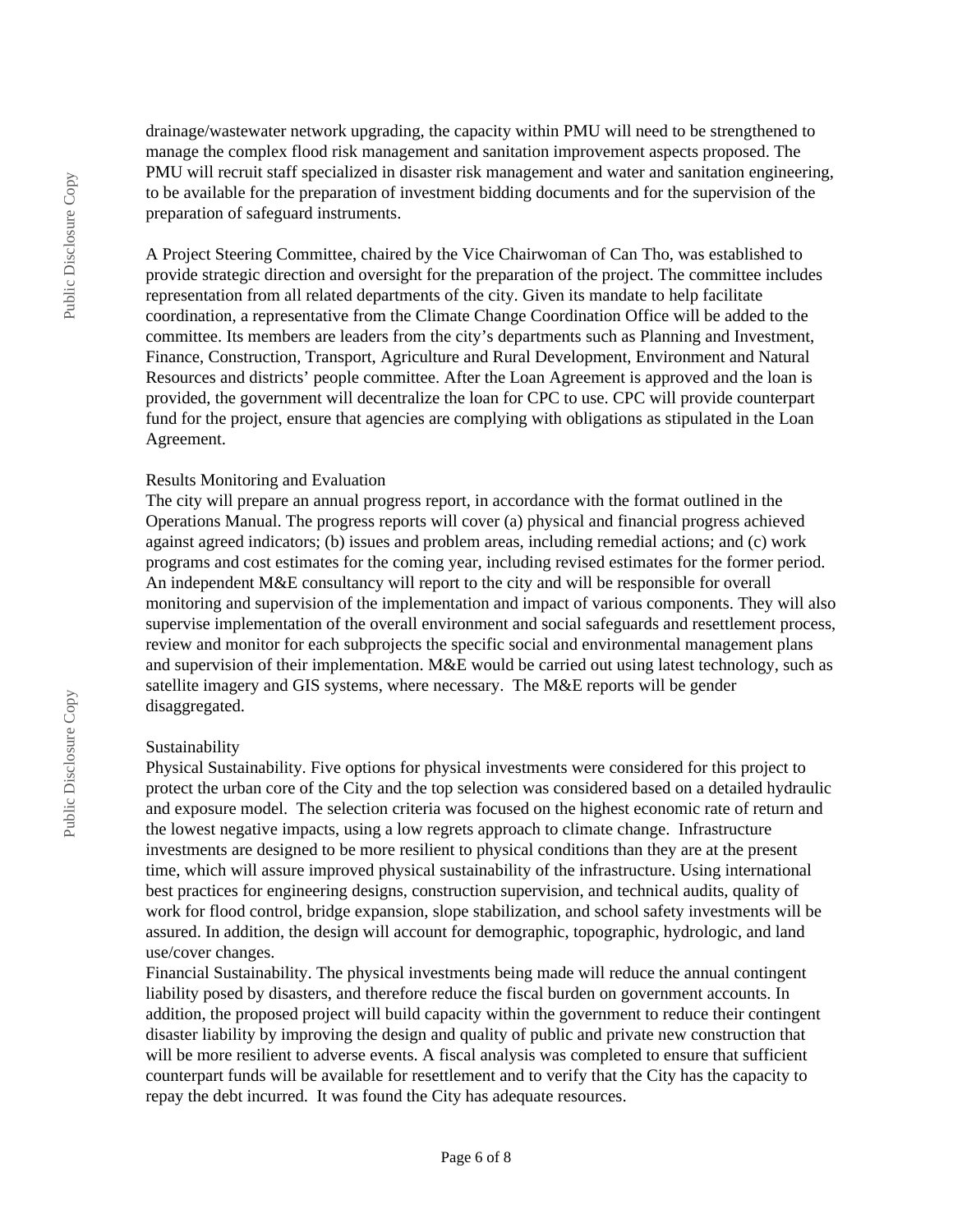Institutional Sustainability. Institutional sustainability is often difficult to achieve and suffers from a lack of adequate resources to support the counterparts. In the case of this project, institutional sustainability will be particularly high due to the significant financial and technical support from the Swiss Economic Corporation (SECO) to support the technical assistance program. A key outcome of the project will be improved capacity of line departments to engage in long-term urban planning and flood risk management in order to build and maintain climate resilient infrastructure investments. Of particular emphasis is analytical and technical support to the city to improve its approach to flood risk and urban development—from an ad hoc system of rehabilitation to a datadriven decision making approach founded upon long-term planning.

# **VI. Safeguard Policies (including public consultation)**

| <b>Safeguard Policies Triggered by the Project</b> | Yes | N <sub>0</sub>            |
|----------------------------------------------------|-----|---------------------------|
| Environmental Assessment OP/BP 4.01                | x   |                           |
| Natural Habitats OP/BP 4.04                        | x   |                           |
| Forests OP/BP 4.36                                 |     | x                         |
| Pest Management OP 4.09                            |     | X                         |
| Physical Cultural Resources OP/BP 4.11             | x   |                           |
| Indigenous Peoples OP/BP 4.10                      |     | x                         |
| Involuntary Resettlement OP/BP 4.12                | X   |                           |
| Safety of Dams OP/BP 4.37                          |     | $\boldsymbol{\mathsf{x}}$ |
| Projects on International Waterways OP/BP 7.50     | ×   |                           |
| Projects in Disputed Areas OP/BP 7.60              |     | x                         |

### **Comments (optional)**

The project has numerous positive environmental and social impacts. It will, under all technical scenarios, reduce flooding in Can Tho's urban core, and will strengthen and improve the capacity of existing drainage and sanitation systems. The investment will reduce drain overflows, thereby improving public health, reducing traffic congestion, and leading to an improved standard of living for urban residents. The enhanced aesthetics of the city and improved functionality of roads and pavements will be beneficial to the local tourism and business sectors. Wastewater treatment undertaken under the Project will lessen the pollutant load in the Can Tho and Cai Son Rivers. The Project will also improve the welfare of the Project Affected Persons currently living along the river, who will be relocated to new sites with improved amenities.

OP/BP 4.01 is triggered and the project is classified as a category A due to the potentially significant and potentially irreversible environmental and social impacts associated with the flood control measures, although the social impacts due to relocation of over one thousand households has a greater impact than the temporary and limited environmental impacts caused by construction activities.

# **VII. Contact point**

# **World Bank**

Contact: Marc S. Forni Title: Senior Disaster Risk Managemen Tel: 473-9275 Email: mforni@worldbank.org